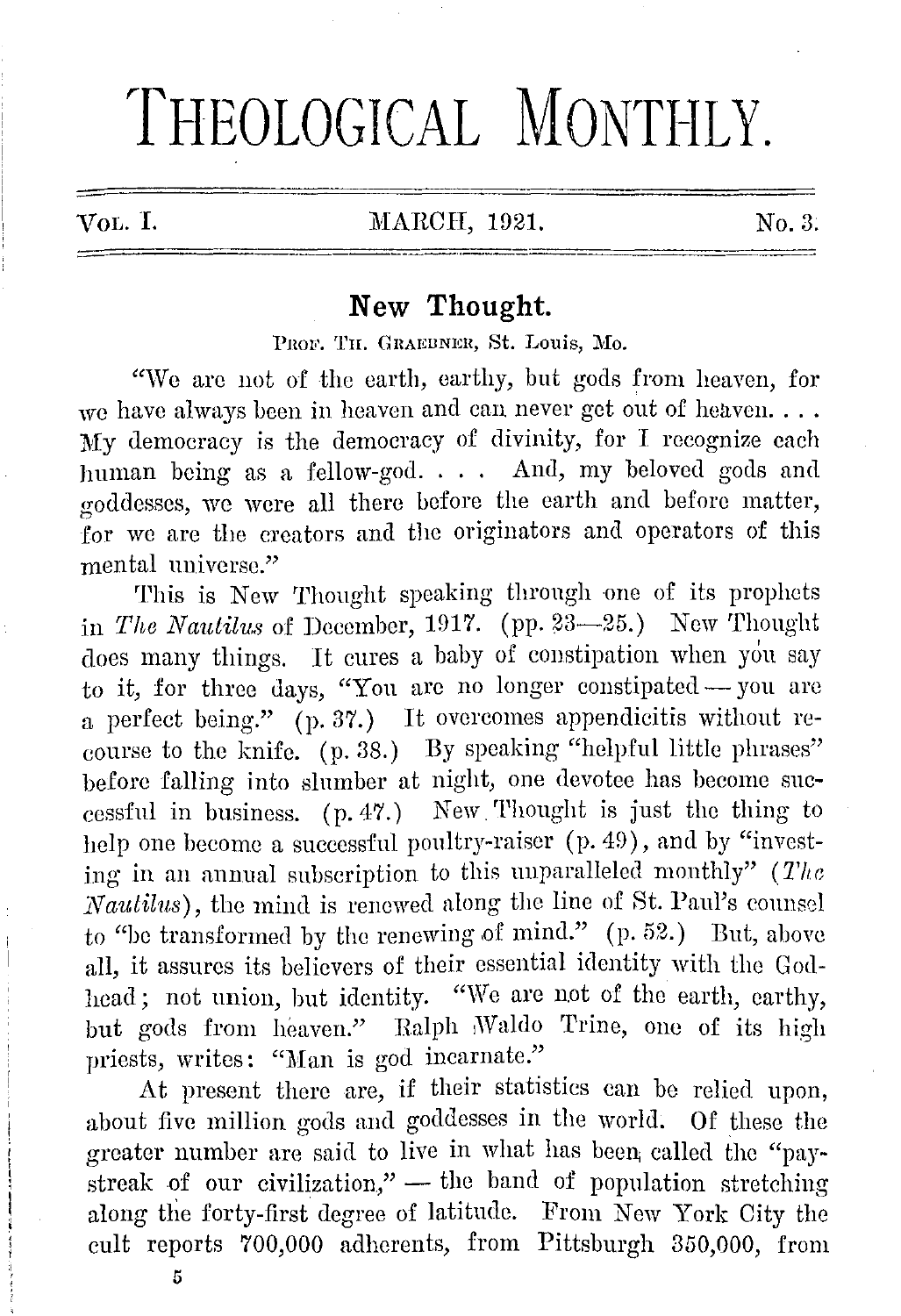Cincinnati 200,000, and Chicago is said to contain 450,000. While it might appear somewhat sacrilegious to seek voriiication of statistics supplied by divinity itself, we made bold, on reading these figures, to look into the index of tho 1919 census report ( *Religious Bodies,* Part I), and wore heartened to find New Thought there referred to with a notation "Page 11." However, page 11 disclosed this state of ail'airs: "Thero are certain cults which, while claiming a number of adherents, are not so organized as to make their presentation as religious bodies permissible. Among these the strongest is undoubtedly what is known as 'New Thought,' which has an international association, with headquarters at Washington, D. C., and claims large numbers of adherents. There are a number of local 'centers,' but neither those nor the general body have any distinctive membership, most, if not all, of the individuals connected with them being identified, more or less closely, with existing church organizations." Accordingly, the figures quoted above might be viewed as emanations of that optimism which is so pronounced a trait of New Thought. But a parallel with Christian Science here suggests itself. Until 190G, Mrs. Eddy reported the statistics of her cult to the Federal census oflicers. From 1890 to 1906 a growth of 1,000 per cont. was noted. But after the census of 1906 something happened. Since that date Christian Scientists have given out no information as to their numbers. Mrs. Eddy about that time discovered that tho Scriptures command us "to turn away from personality and numbering the people." (*Manual, Art. 8, Sec. 28.*) Her opponents have ever since maintained that a decrease in the rate of growth, if not in growth absolutely, was the real reason for this change of policy, and this is the opinion also of Dr. Carroll, the religious statistician. We may not be fur from the truth if we assume that a similar reason lies behind the unwillingness of New ''l'hought to give detailed statistics. Until we have these, we cannot be expected to place any credence in the large totals reported from the greater American cities.

The similarity of New Thought to Christian Science is, however, more than superficial. Its stress on the healing of diseases and its reticence as to numbers are not the only points of resemblance. Moreover, there is an historic connection between the two cults. New Thought writers confess to a certain kinship of their system with Eddyism, not in doctrine and practise only, but through derivation and origin.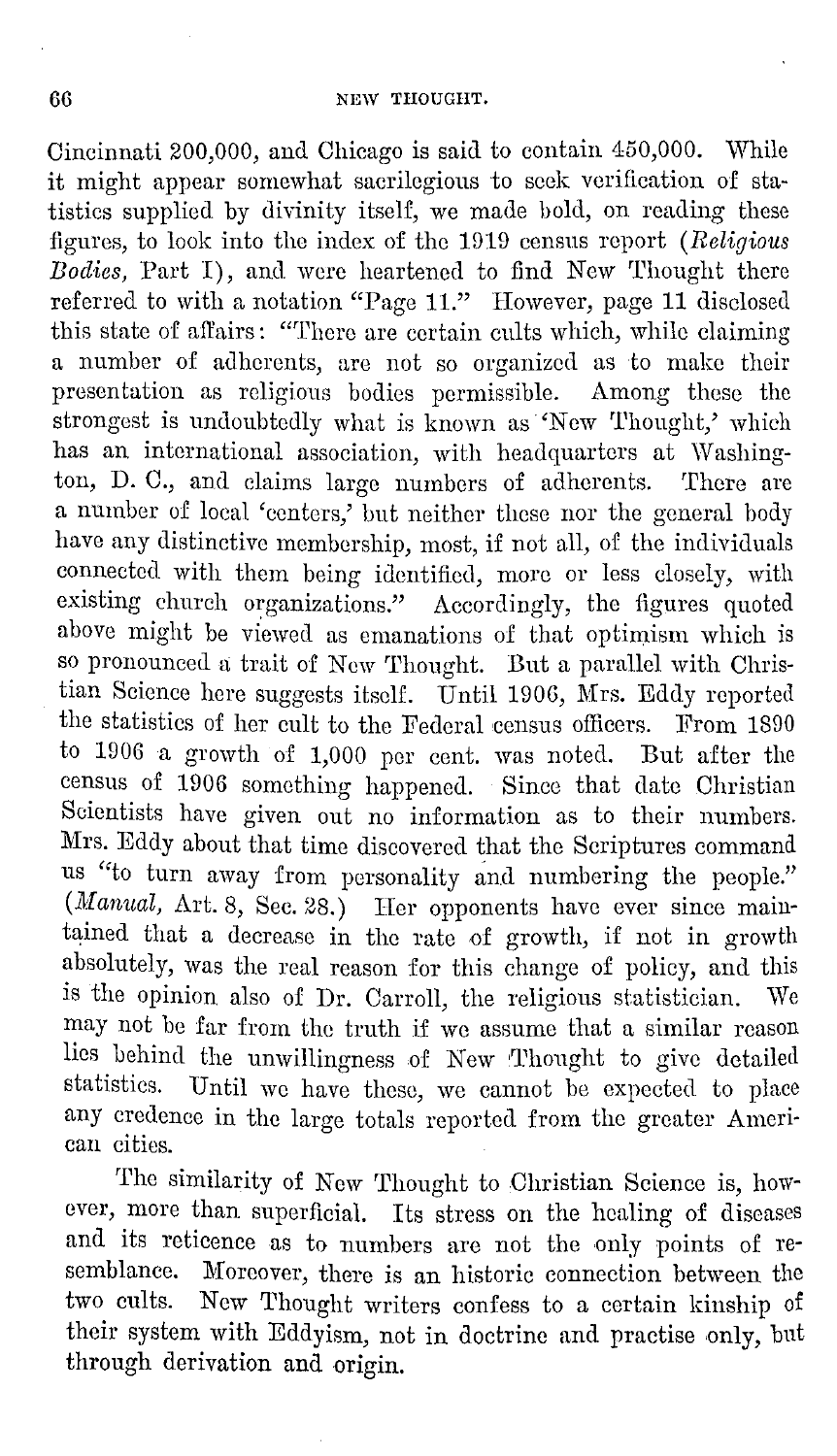In his excellent treatise on Eddyism *(The T-ri1th about Christian Science),* Prof. James II.' Snowden has this remark on the tendencies to dissolution in Mrs. Eddy's church: "A significant fact in the history of Christian Science is that the system early began to break up into divisive groups and sects, and has already been prolific in an astonishing number of them. It is so lacking in the coherency and binding unity of rationality and attracts to itself so many peculiar people of aberrant minds and emotional temperaments and erratic individualities, it contains so many seecls of internal disharmony and dissolution, that it is sure to develop its own dissent and disruption. The terrible tyranny of Mrs. Eddy served to hold it together against all rebellion in her lifetime, and still acts as a suppressive and unifying influence, but it could not wholly prevent revolt and secession in her day." One of the movements thus originated is New Thought.

Mr. Horatio W. Dresser, a leader of the new cult, in his recent *History of the New Thought Movement, gives an account of many* of these divisive movements. He says that there was a reaction both against the personality of the "revelator" and against the claims made in her supposed "revelation." "Increasing numbers have departed from her organization to set up for themselves, meanwhile keeping such ideas as had proved of" (commercial) "value."

These movements and societies have sprung up most thickly in the track that Christian Science followed, the "pay streak" running from Massachusetts through Illinois and Colorado to California, through "the regions of wealth and luxury and leisure, of cities and high-tension living, of nervous affections and health resorts." (Snowden.) Mr. Dresser mentions an astonishing numher of ephemeral magazines, born to live their little lives in their propagation of these new ideas, bearing such titles as *The Mela*physical Magazine, Practical Ideals, Mind, Unity, The Revealer, *The Healer, The Truth Seeker, Eternal Progress, Power, Harmony,* and *Imrnorlalily.* Only a very few of these sixty or more publications now remain, the most prominent among the survivals being *Unity* and *The Nautilus*.

The seepage from Christian Science to New Thought continues to the present day. In the *Nautilus,* Miss Elizabeth 'fowne, a prominent leader of the younger cult, recently reported the defection. of four persons who had been Christian Science practitioners for twelve years. They hacl given offense by *expounding Science and Health,* which is only to be *read.* Miss 'l'owne says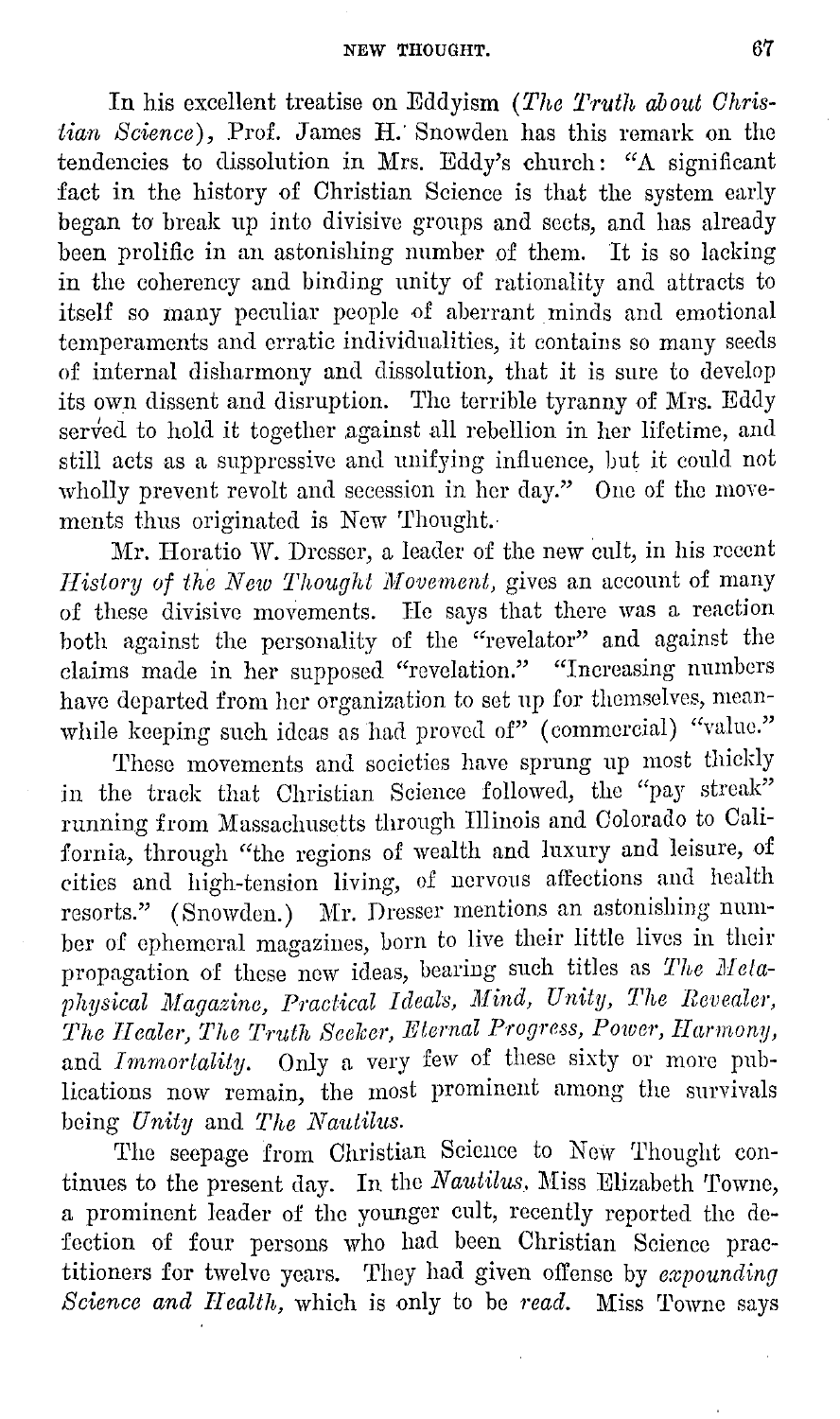that others are restive under the limitations imposed by the Mother Church. The same authority thus sets forth the difference between Christian Science and New Thought: "New Thought includes all the constructive metaphysical truth that Mrs. Eddy taught, and it includes the realm of common-sense as well" - which is about as clear as pea-soup. But the following is plain enough: "Christian Scientists everywhere arc waking up to the fact that revelation is personal and continuous, that revelation did not end with Mrs. Eddy. At present Christian Science is trying too hard to shut off the continuous flow of revelation through all its individuals. All Christian Scientists who are finding the gag rule of the church intolerable may immediately find in the International New Thought Alliance a new home and wider forum." Sometimes the matricidal temper of these propagandists is less reserved in its expression, as when "T. J." (T. J. Shelton of Denver - the Sun-phoner) writes: "Christian Science is one of the shrewdest systems of patent mental medicine that has been promoted on this planet for at least three or four centuries. . . . It is a wonderful achievement in advertising," etc. *(Scientific Christian,* May, 1920.) However, there is a persistence of ideas (or substitutes for ideas) that arc characteristic of Eddyism. E. C. Hoffmann of Kansas City, Mo., in one of his tracts refers to the "Allloving Father-Mother God." Sometimes there is a denial of sin and sickness as realities, - "dead beliefs of sorrow, sickness, sin" (The Light, St. Louis, May, 1919), and the misbegotten hermeneutics of Christian Science is very evident in passages like these: "Jesus Christ cleansed the lepers (impure minds and desires), raised the dead ( dead to the Truth of their Being), and cast out devils (evil, error-thoughts, beliefs, and influences)." (E. C. Hoffmann, tract.) Matt. 21, 39 ("And they caught him, and cast him out of the vineyard, and slow him") 'is interpreted thus, in a German publication, *Das Wort* (St. Louis, May, 1918) : "Die Realisation des grossen *Ich Bin* kann nicht aufrechterhalten bleiben, sondern schwindet schliesslich"! Examples might be multiplied indefinitely.

Now 'l'hought stresses in all its modifications the doctrine that thought is *a thing,* and that thinking is identical with its object. This is the central teaching of the system. It is developed from such truisms as: "Our mental actions determine our mental and physical conditions and status." (W. W. Atkinson.) This selfevident truth is the one good dollar on which the cult has issued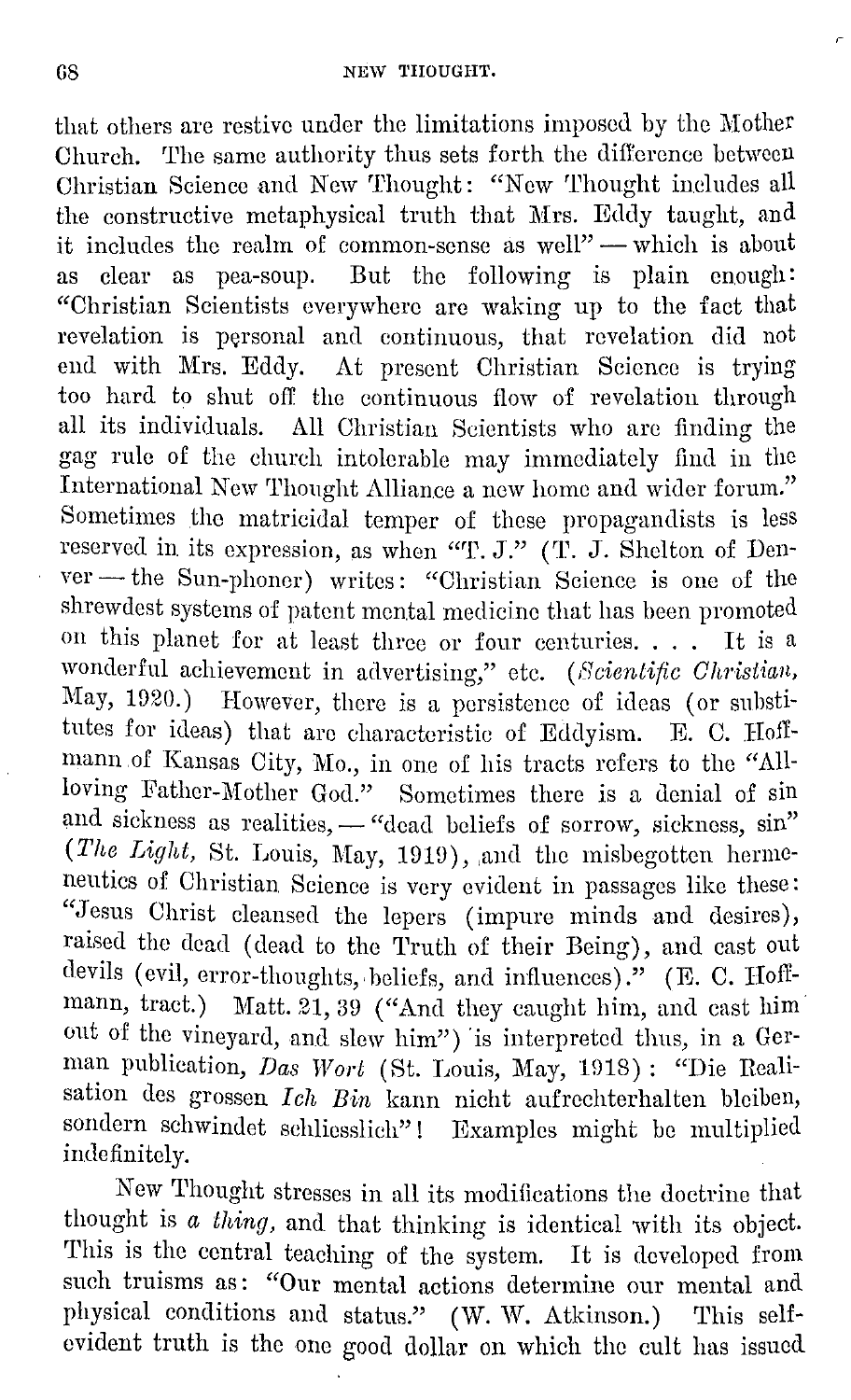its debased currency of thought. By a process of dishonest wordjuggling, covered over by metaphysical and semireligious verbiage, this principle is made to assert the identity of thought with its object. Think yourself happy, and you are in a state of happiness, because the thought of happiness is happiness. Think yourself healthy, and you are healthy. 'l'hink prosperous thoughts, and money is yours. The terms "demonstrate" and "affirm" are sometimes used as in the Eddyite dialect. A tract says: "AFFIRM: 'I am Prosperous and Successful in all that I undertake to do.' 'Henceforth I seek not good fortune, for I myself am good fortune.' " Then the inevitable : "Thoughts are  $\tau$ н $\pi$ ngs." Thus diseases are cured. R. L. Smith was a nervous wreck when he went to sec a Now Thought practitioner. "I was very weak, and when J went for a walk, my knees would shake, and my head would feel as if I was intoxicated. And when I would walk a block, I would get tho feeling as if I wanted to run. He told mo that when I had that fooling come over me, I was to stop still and say *'Damn,'*  and he determined to be master of myself. With a few trials of this I got stronger." *(The Nautilus, Dec., 1917.)* 

In this manner the familiar face of autosuggestion, which has a legitimate place in mental therapeutics, reappears in its New Thought guise. For all its "cures," the cult depends upon this single factor, which is continually reenforced by affirmations of the Science and Health type: "There never was any reality in sin, disease, or death." "The greatest lesson man has yet to learn is that all things are good; that evil is no thing; that it seems to be, but in reality is not." "In reality there is neither sin, sickness, nor death. God's law can neither be broken nor set aside." *(In the 81tnlight of II ealth,* Patterson.)

The pseudo-metaphysical trappings in which this simple principle (Thought  $=$  Object of Thought) clothes itself vary with the different demonstrators. With T. J. Shelton it is "sun-phoning." With others, it becomes a spiritistic séance, in which the hypnotic power of the demonstrator, through the mental "currents" and "flashes" set up in the circle of sitters, causes a momentary trance state in which those present appear to themselves as divested of corporeity. This is called the demonstration of man's Spiritual Being. Others, more crude, explain that they cause "the oil of God to permeate the lungs" of their patients, and "the great, white light of God to enter their bones." But in whatever form presented, and whatever the verbiage employed, the processes of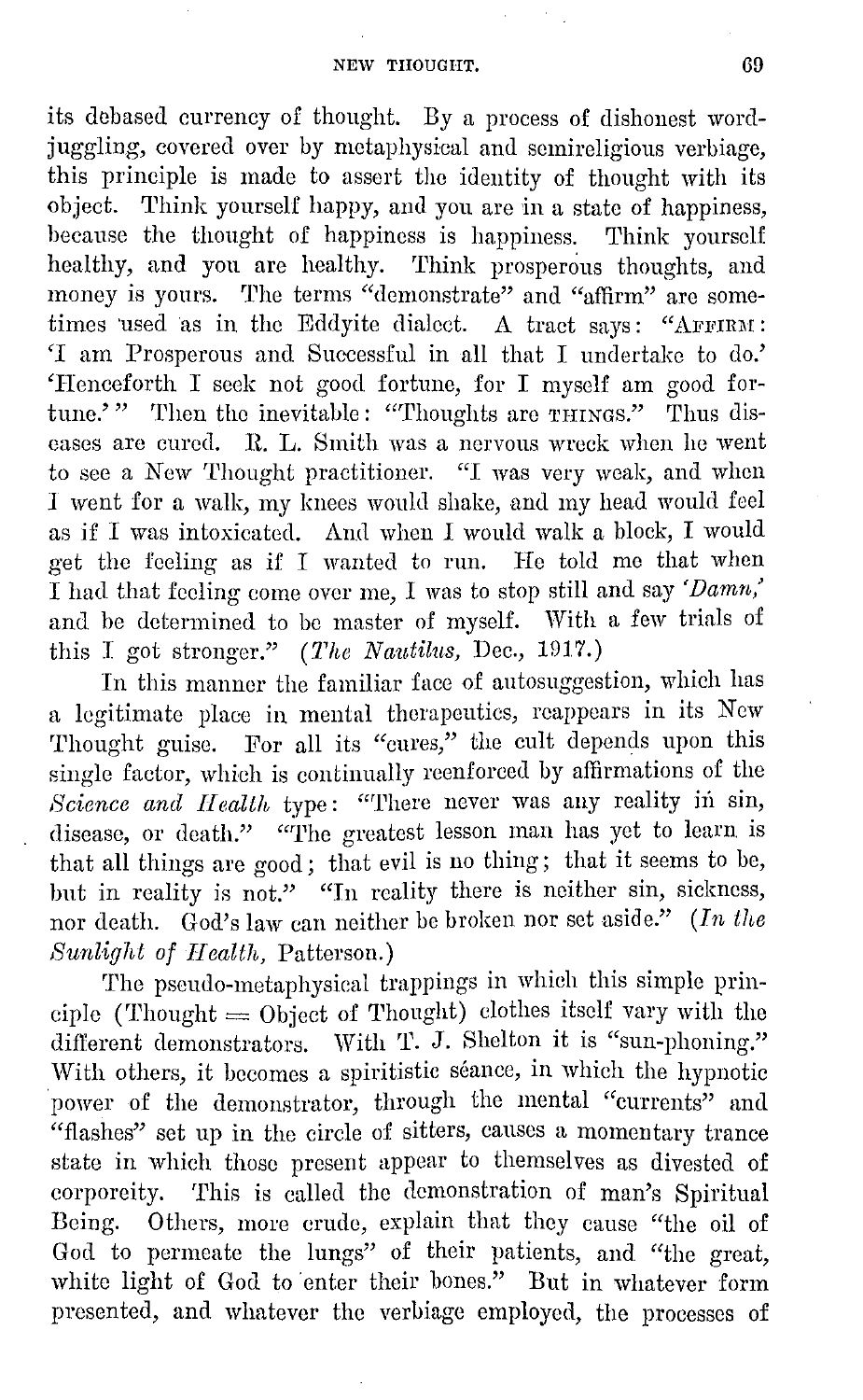suggestion, and the obscure relations of mind and body generally, are the substratum both of the doctrine and practises of the cult

Frequently, the methods of New Thought are invested with the subtle appeal of the occult. Theosophy bulks large in  $th_{\beta}$ system. The astral body, astral radiations, telepathy, spirit *com*. munication, are topics frequently treated in its literature. In  $191<sub>\xi</sub>$ a New York "center" advertised: "During the war our special work will be to protect the soldier.  $\text{BULLET-PROOF}}$   $\text{THl}_3$ SOLDIERS AND SAILORS! If you want your boys protected from bullets and sickness, give us their names. No charges.  $W_e$ will protect a limited number in camp or at the front." Absent treatment is given also to persons in financial difficulty and, of course, to the sick, and in the literature there are lessons on "direqt healing" and on "nerve force exercises" through "rhythmical breathing." Throughout, "magnetism" and the functions of the "astral body" claim attention. The Hindu doctrine of reincarnation, or transmigration of souls, has a congenial basis in points of view characteristic of New Thought. While not enumerated in the list of acknowledged tenets, it crops out here and there, as appears in the following sentences: "This little earth-life is not the  $b_{\hat{y}}$ ginning nor the end of man's destiny." "Children in this lite without doubt are being rewarded or punished for things done or left undone in a past life." (Quoted by Henry C. Sheldon, in *'l'heosophy and New 'l'houghl.)* 

In its optimistic outlook and its emphasis on success as achievable by means of thought, this new religion finds its appeal to the common man, who is readily attracted by such pleasing assurances as this, from Atkinson's *New Thought:* "Health, Happiness, and Prosperity belong to man by right, and may be realized by his recognition of the Principle within him, by the proper exercises of his mental powers." 'l'he occult garnishments arc intended for the semi- and supercducated, and the result, in bankable papers, is very satisfactory. One St. Louis practitioner is said to have an income of \$12,000 a month. Another has openly boasted that he had "made a million" by lecturing in the fashionable hotels. It is distinctly a religion for revenue only.

But it has a more sinister side. While asserting the freedom of their followers to remain in connection with any church of their choice, and while disclaiming any antagonism to the Christian denominations, the leaders of New Thought at times plainly reveal their antichristian bias. We find one writer making the bold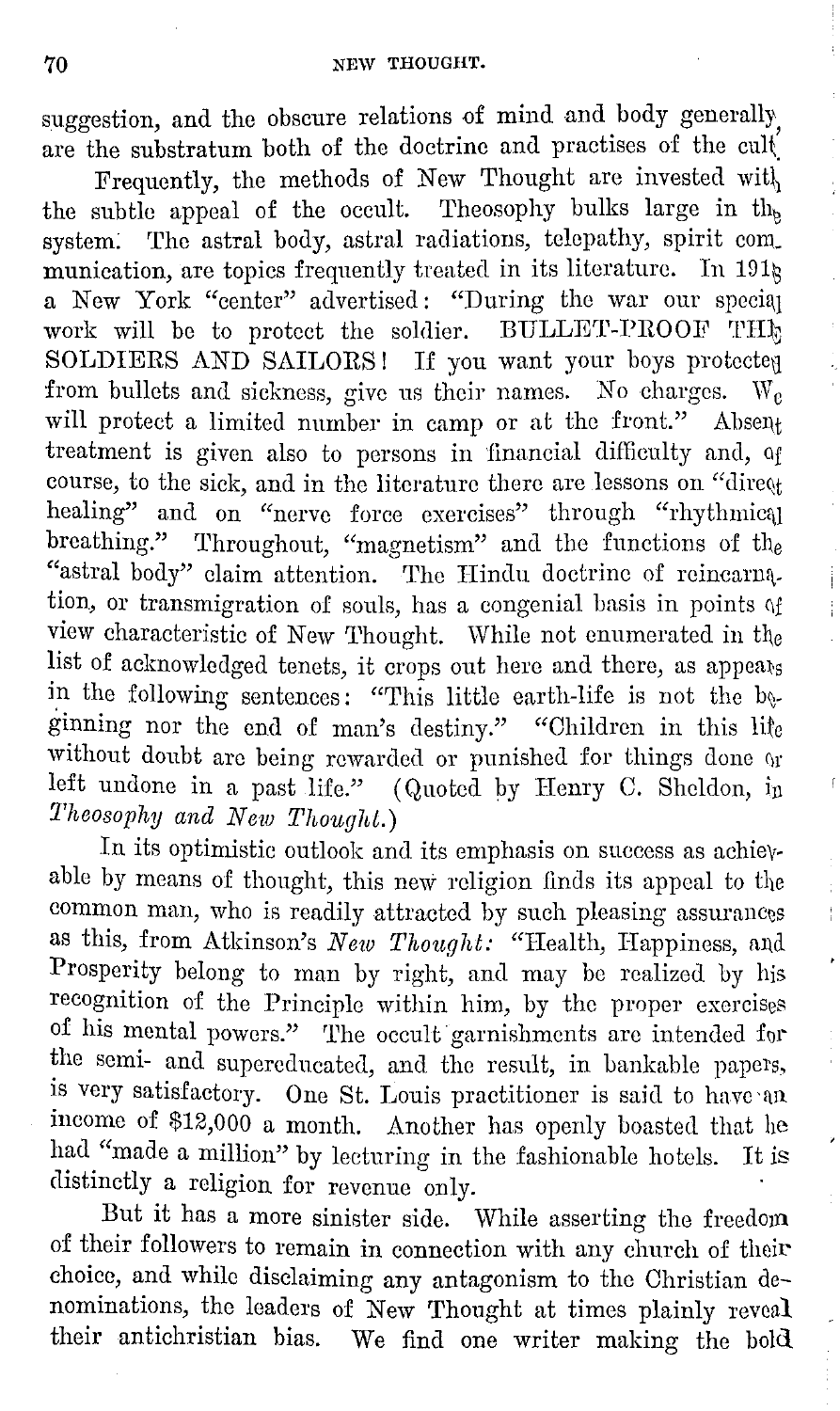statement that the Church of to-day stands as a barrier to all really advanced religious, philosophic, and scientific thought. "It has become a lifeless organism, a dead body without any real or vital belief in its own teachings." In his excellent little treatise *Theosophy and New Thought,* Prof. II. 0. Sheldon correctly states the attitude of the cult as being virtually, if not formally, "Come out from among the churches and find your needs in the new religion now starting upon its course." Prof. Sheldon continues: "In their view the Bible is in no preeminent sense a divine revelation. They see no reason why God should not be supposed to have spoken through Emerson and Walt Whitman as truly as through Moses and Paul. . . . The conception of Christ characteristic of New Thought is purely humanitarian. To be sure, entire readiness is shown to ascribe to Him divinity or deity. But that form of description is not regarded as bespeaking for Him any exclusive distinction. He may be characterized as *a* God-man, but not as *the*  God-man. He may have been somewhat extraordinary in the clarity of His recognition of his oneness with God; in this, however, He simply put on exhibition the normal man. There is no ground whatever for believing that His personality differed from that of other men. He stands before us as the moral ideal, and fulfils the office of Savior by example." This summary is very accurate and just.

It is a well-established habit to designate man as a part of God. The following are characteristic statements: "All minds are substantially parts of one omnipresent mind, which is the basis of all manifestation." "There is no difference between the great universal Soul and the individual soul." The instances in which the divine name is given to man are almost without number. The following quoted by Prof. Sheldon from Trine and Newcomb are fairly characteristic: "Man is God incarnate." "Cast thyself into the will of God, and thou shalt become as God. For thou art God if thy will be the divine will." "God is Love. God is Law. We are Law. God and Love and Law are One. We arc Love. We arc One. We are God." E. C. Hartmann has this, addressed to God: "Thou art I, and I am Thou." "In the name of Jesus Christ, my Divine Self-," "My Being, my Divine God-made Ohrist-Self," etc. Atkinson gives this definition of New Thought: "The recognition, realization, and manifestation of the God in me."

The *moral* corollaries of this self-deification are thus pointed out by Prof. Sheldon: "The inclusion of man in God, the making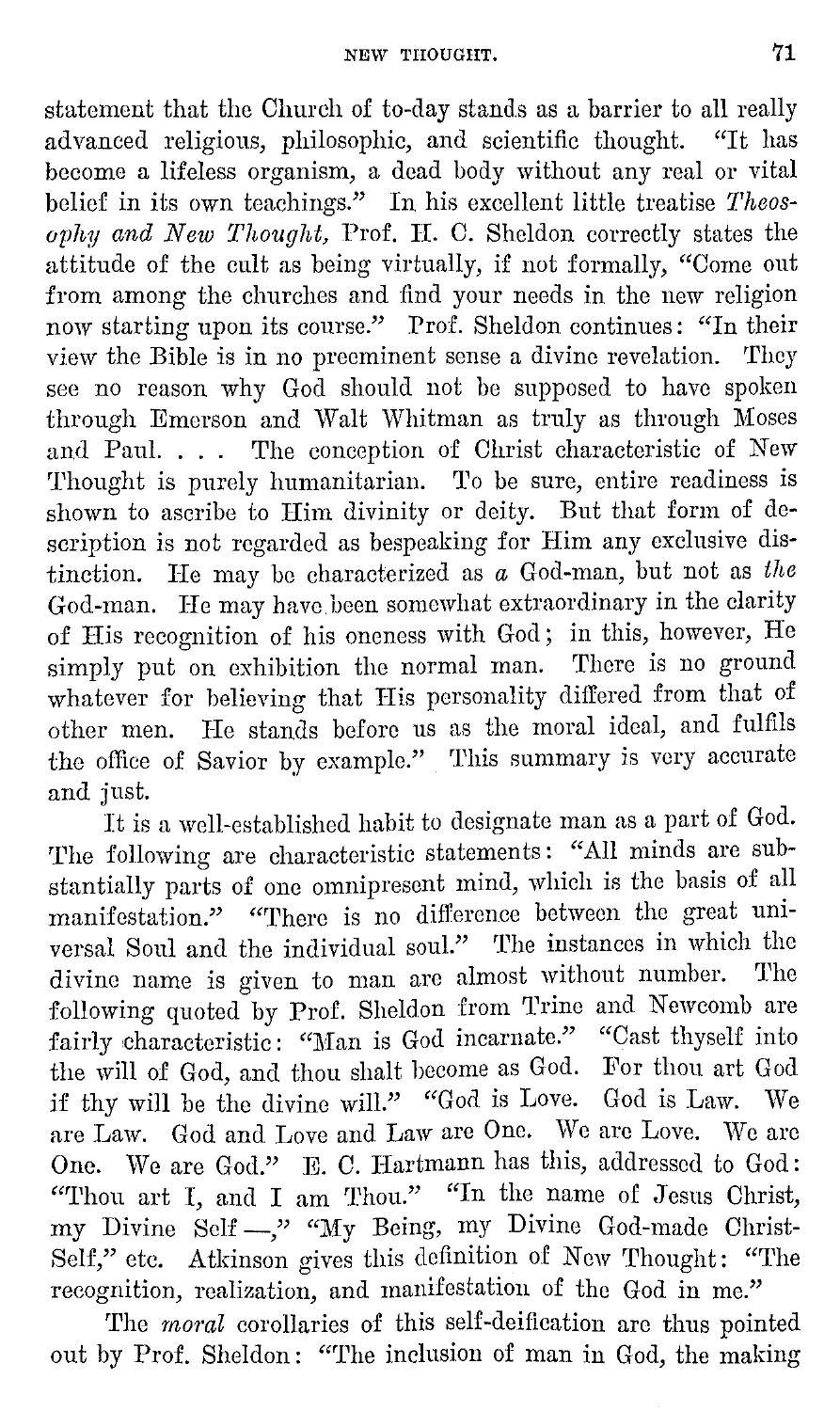him a veritable part of Deity, prepares a difficult situation for the champions of New 'l'hought when they address themselves to the question of the reality of sin, sickness, suffering, and death. It is somewhat enigmatic that a veritable part of the perfect and Holy One should be a subject for any form of evil, aud especially of moral evil. In dealing with this difficulty New Thought expositors have been pushed into a kind of apology for evil, moral delinquency included. They are led to define sin as a means to something higher than itself, or as purely negative, or as a lack of development, or as a partial expression of life, or as a product of ignorance. Their writings abound in such sentences as these: 'When fully interpreted, evil ceases to be evil, and becomes educational experience.' 'Good and evil are merely comparative terms - labels, one might say, for different degrees of attainment.'"

"On the New 'l'hought basis the publican made a fool of himself when he prayed, 'God be merciful to me a sinner!' He ought rather to have said: 'O Lord, I gladly recognize that I am as good as you are. I am God incarnate.' As for the Pharisee, he was perfectly right in so far as he took a high view of himself. His mistake was that he did not clearly recognize his own essential divinity, and the equal divinity of all men. ln neither the publican nor the Pharisee could a broken and contrite spirit properly be required."

'l'hc limit of blasphemy is reached in the writings of the "Sun-phoner," 'l'homas J. Shelton of Denver. He says in his organ, the *8cienti/ic Christian* ( ! ) : "Man is an Autocrat! Selfruling and self-existing Autocrat of the Universe!" But this is mild. Hear him rave: "My office is in the Sun! It does not matter where my satanic" (material?) "self may happen to be; you can always find me in the sun." "My satanic body is in three dimensions; it is the devil, has always been the devil, and will always he the devil. My satanic vibrations are essential to the health of the universe." Worse is to come. Shelton invariably refers to himself (as do other New Thought writers occasionally) as the I AM, and he identifies himself with Christ to such a degree that he continually cites sayings of Christ without quotation marks. He assures his Sun-phoners: "You are the same yesterday, to-day, and forever. You are he who was, and is and is to be, the Almighty." Concerning the Christ of the gospels he says: "Throw that picture into the waste-basket; you think of the meek and lowly Jesus that was crucified when 'you look at the picture mortal